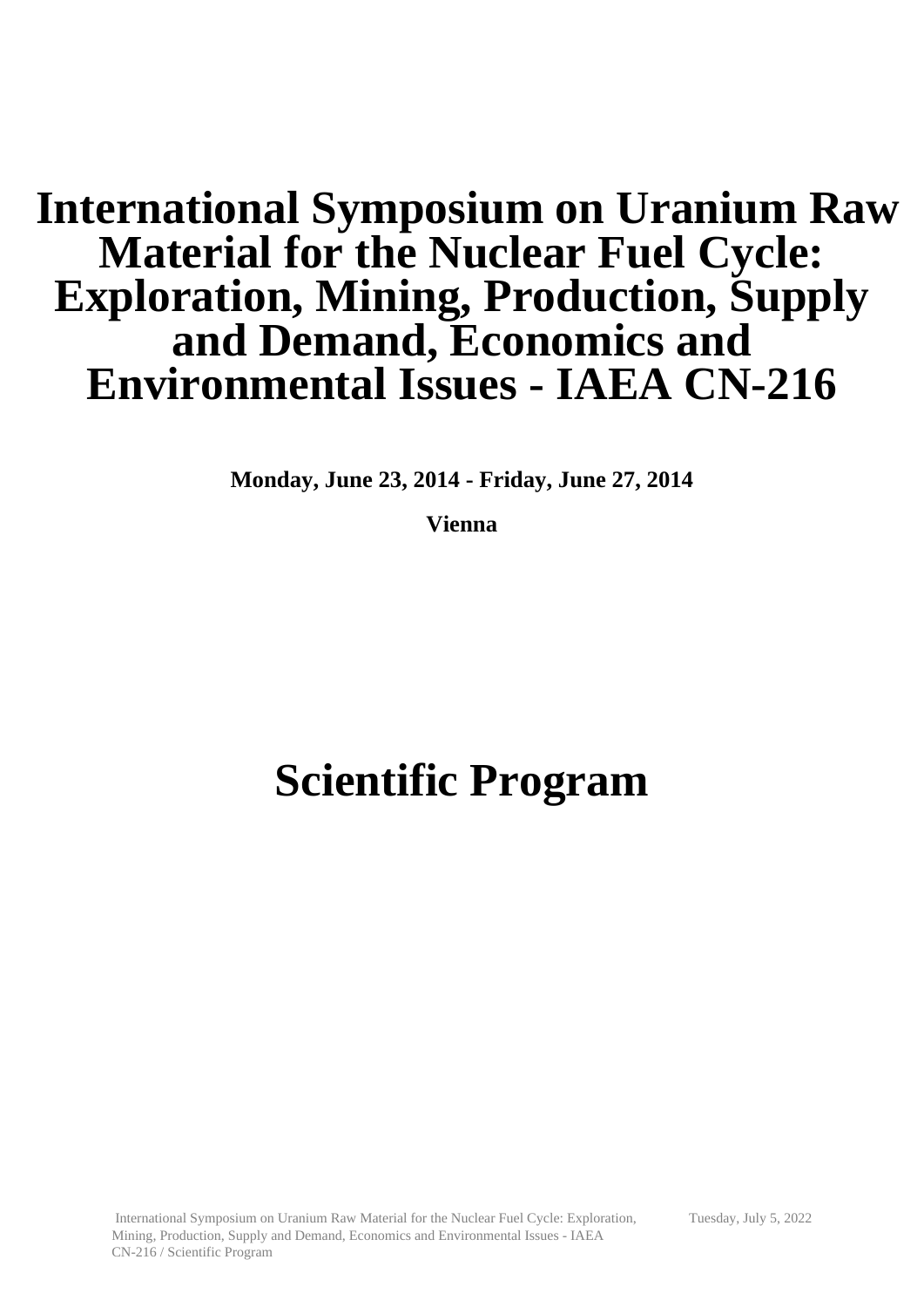The symposium will be organized in several sessions. The presentations and discussions at URAM-2014 will:

Lead to a better understanding of the adequacy of uranium sources (both primary and secondary) to meet future demand;

Provide information on geological models, new exploration concepts, knowledge and technologies that will potentially lead to the discovery and development of new uranium resources;

Describe new production technologies that have the potential to more efficiently and sustainably develop new uranium resources; and

Document the environmental compatibility of uranium production and the overall effectiveness of progressive final decommissioning and, where required, remediation of production facilities.

#### **Uranium markets and industry**

Policies; Supply and demand; Economics of production; Financing of uranium projects; Secondary supplies.

#### **Uranium geology**

Petro-mineralogical studies; Geochemical research; Genetic models and Uranium provinces

#### **Advances in exploration and uranium mineral potential modelling**

Geophysical exploration; Geochemical exploration; Exploration success stories and Mineral potential modelling

#### **Evaluation of uranium resources**

Estimation of resources; International reporting standards; and Conceptual, pre-feasibility and feasibility studies.

#### **Uranium mining and processing**

Conventional mining developments and Ore processing developments, including heap leaching.

#### **Uranium production based on in situ leaching (ISL)**